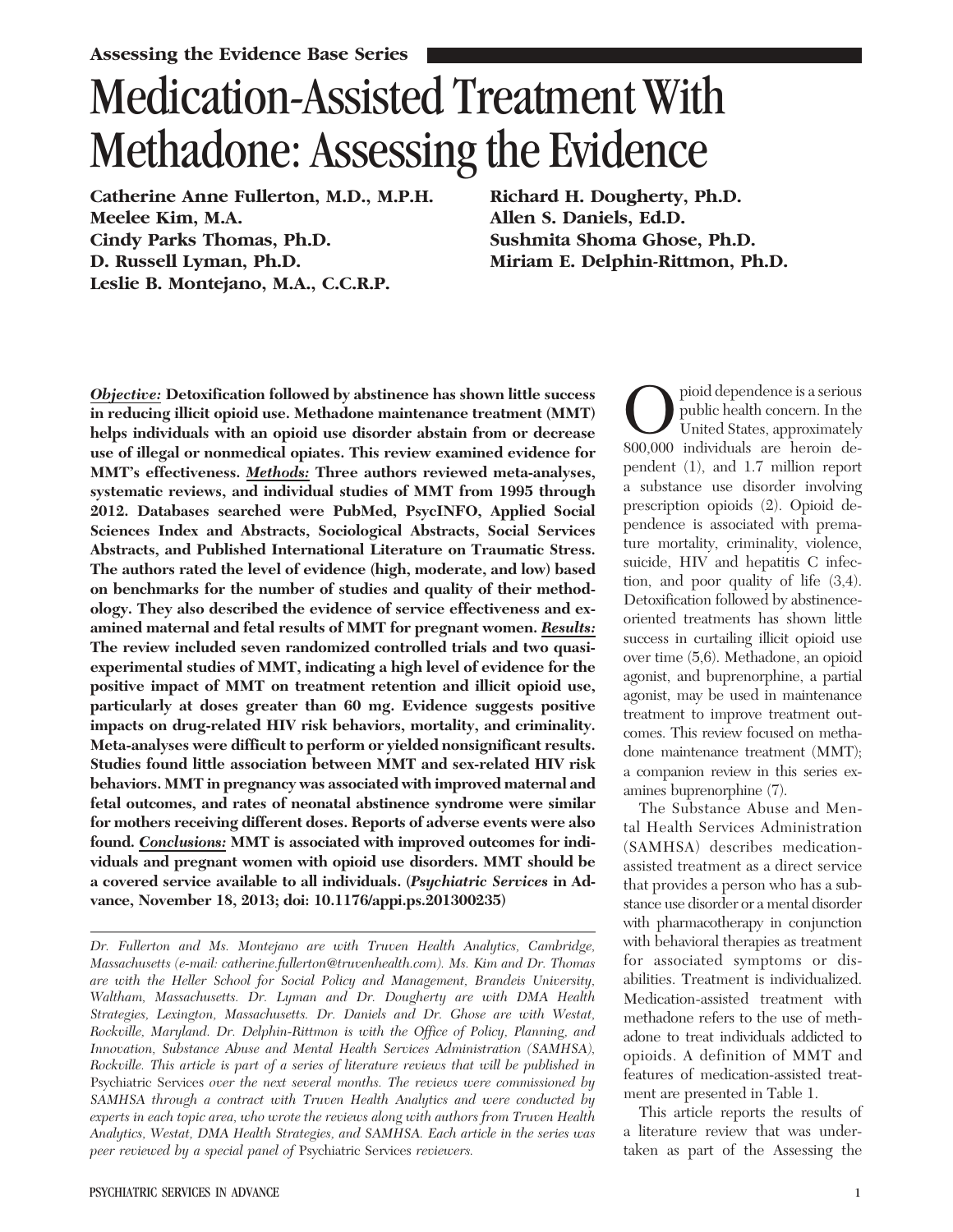Description of medication-assisted treatment with methadone

| Feature                         | Description                                                                                                                                                                                                                                                                                                                                                                                                                                                                                                                                                                                                                                                                                                   |
|---------------------------------|---------------------------------------------------------------------------------------------------------------------------------------------------------------------------------------------------------------------------------------------------------------------------------------------------------------------------------------------------------------------------------------------------------------------------------------------------------------------------------------------------------------------------------------------------------------------------------------------------------------------------------------------------------------------------------------------------------------|
| Service definition              | Medication-assisted treatment is a direct service that provides<br>a person with a substance use or mental disorder with phar-<br>macotherapy in conjunction with behavioral therapies as treat-<br>ment for associated symptoms or disabilities. The nature of the<br>services provided is determined by the person's current status or<br>needs.<br>Methadone maintenance treatment is a medication-assisted<br>treatment that uses methadone to assist individuals with an<br>opiate use disorder to abstain from or decrease the use of illegal<br>opiates (for example, intravenous heroin) or the use of opiates<br>in a nonprescribed manner (for example, abuse of prescription<br>pain medications). |
| Service goals                   | Retention in treatment; decrease in illegal opioid use; decrease<br>in mortality; decrease in nonopioid drug use; decrease in<br>criminal activity; decrease in risk behaviors related to HIV and<br>hepatitis C                                                                                                                                                                                                                                                                                                                                                                                                                                                                                              |
| Populations                     | Adults with opioid use disorders; pregnant women with opioid<br>use disorders                                                                                                                                                                                                                                                                                                                                                                                                                                                                                                                                                                                                                                 |
| Settings of service<br>delivery | Methadone treatment centers                                                                                                                                                                                                                                                                                                                                                                                                                                                                                                                                                                                                                                                                                   |

Evidence Base Series (see box on next page). The literature review was undertaken to describe MMT and its primary and secondary treatment goals, rate the levels of evidence (methodological quality) of existing studies for this treatment, and describe the effectiveness of this service. The results provide state mental health directors and their staff, purchasers of health services, state policy officials, community health care administrators, consumers, and family members with an accessible summary of the evidence for MMT and its implications for the treatment of opioid use disorders. To address the concerns of the target audiences, this review examined the evidence for MMT in various populations (including pregnant women), appropriate dosing guidelines, and serious adverse events related to methadone use.

#### Description of MMT

MMT has been available since 1964. In the United States, MMT is offered through specialized methadone treatment programs that provide psychosocial support as well as close patient monitoring. Typically, methadone doses are dispensed daily at the methadone treatment facility to minimize risks of diversion. However, individuals may become eligible for

take-home doses on the basis of appropriate clinic attendance, absence of behavioral problems at the clinic or recent drug abuse, lack of known criminal activity, and evidence of a stable home with the ability to store methadone safely.

Because individuals remain dependent on methadone, MMT is not considered an abstinence treatment. The duration of methadone treatment is indefinite (8). The goals of methadone treatment are to reduce or eliminate illicit opioid use and, as a result, to decrease its associated negative outcomes (Table 1). For pregnant women, the goals of MMT include improved maternal and fetal outcomes.

MMT aims to allow individuals with opioid use disorders to minimize many of the negative health and societal outcomes associated with opioid use. Despite the long history of methadone use, studies have suggested that a majority of individuals treated at methadone clinics receive inadequate doses and that many clinics place an arbitrary limit on the duration of treatment (9,10). This assessment of the available research will help inform behavioral health policy leaders about the effects of MMT on the lives of those with opioid use disorders and about its value as a treatment option and a covered health benefit.

### Methods

#### Search strategy

Two authors (CAF and LBM) conducted a literature search of major databases: PubMed (U.S. National Library of Medicine and National Institutes of Health), PsycINFO (American Psychological Association), Applied Social Sciences Index and Abstracts, Sociological Abstracts, Social Services Abstracts, and Published International Literature on Traumatic Stress. They identified meta-analyses, research reviews, clinical guidelines, and individual studies about MMT that were published from 1995 through 2012. They used combinations of the following search terms: methadone, opioid maintenance treatment, opioid treatment, addiction pharmacotherapy, medication-assisted maintenance treatment, MMT, and pregnancy.

The two authors found additional literature by examining the bibliographies of major reviews and metaanalyses, major clinical texts, and professional clinical society reviews. They relied on systematic reviews and meta-analyses to summarize relevant findings from earlier years. To provide additional information from recent years that may not have been included in review articles, they supplemented these review articles with articles presenting results from individual randomized controlled trials (RCTs) and quasi-experimental observational studies. They considered studies that were focused on MMT for adults with opioid use disorders, including pregnant women. Specific topics, such as adverse events and medication interactions, were also examined.

#### Inclusion and exclusion criteria

The authors who conducted the literature search independently examined the abstracts of the articles they identified to determine compliance with inclusion and exclusion criteria. Articles on which they concurred were accepted. The following inclusion criteria were used: RCTs, quasiexperimental studies, systematic review articles, meta-analyses, and clinical guidelines; English-language studies conducted in the United States,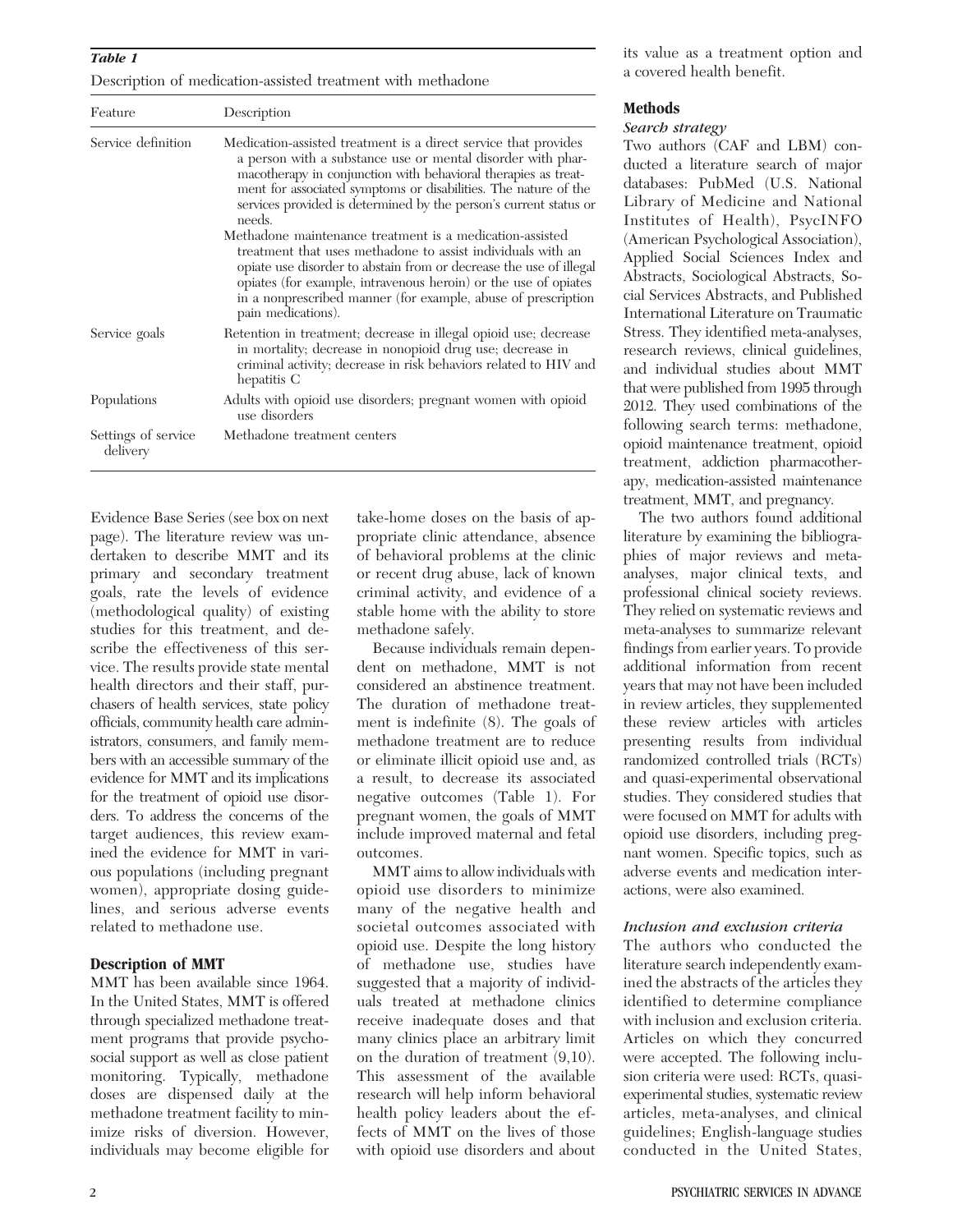including international studies that used U.S.-based sites and international reviews encompassing U.S.-based studies; and studies that focused on MMT for individuals with opioid use disorders or the use of MMT during pregnancy. Excluded were case studies, single-subject designs, and crosssectional studies; studies that focused on methadone use for pain management or for detoxification from opioids; and reviews and meta-analyses that contained only articles that did not meet the inclusion criteria.

#### Strength of the evidence

The methodology used to rate the strength of the evidence is described in detail in the introduction to this series (11). Three of the authors (CAF, CPT, and MK) with comprehensive expertise in this topic served as reviewers. The reviewers independently examined the research designs of the studies identified during the literature search. They chose from three levels of evidence (high, moderate, and low) to indicate the overall research quality of the collection of studies. They based their ratings on predefined benchmarks that considered the number of studies and their methodological quality. If their ratings were dissimilar, the reviewers met to reach a consensus opinion.

High ratings indicate confidence in the reported outcomes and are based on three or more RCTs with adequate designs or two RCTs plus two quasiexperimental studies with adequate designs. Moderate ratings indicate that there is some adequate research to judge the service, although it is possible that future research could influence reported results. Moderate ratings are based on the following three options: two or more quasiexperimental studies with adequate design; one quasi-experimental study plus one RCT with adequate design; or at least two RCTs with some methodological weaknesses or at least three quasi-experimental studies with some methodological weaknesses. Low ratings indicate that research for this service is not adequate to draw evidencebased conclusions. Low ratings indicate that studies have nonexperimental designs, there are no RCTs, or there is

# About the AEB Series

The Assessing the Evidence Base (AEB) Series presents literature reviews for 14 commonly used, recovery-focused mental health and substance use services. Authors evaluated research articles and reviews specific to each service that were published from 1995 through 2012 or 2013. Each AEB Series article presents ratings of the strength of the evidence for the service, descriptions of service effectiveness, and recommendations for future implementation and research. The target audience includes state mental health and substance use program directors and their senior staff, Medicaid staff, other purchasers of health care services (for example, managed care organizations and commercial insurance), leaders in community health organizations, providers, consumers and family members, and others interested in the empirical evidence base for these services. The research was sponsored by the Substance Abuse and Mental Health Services Administration to help inform decisions about which services should be covered in public and commercially funded plans. Details about the research methodology and bases for the conclusions are included in the introduction to the AEB Series (11).

no more than one adequately designed quasi-experimental study.

The reviewers accounted for other design factors that could increase or decrease the evidence rating, such as how the service, populations, and interventions were defined; use of statistical methods to account for baseline differences between experimental and comparison groups; identification of moderating or confounding variables with appropriate statistical controls; examination of attrition and followup; use of psychometrically sound measures; and indications of potential research bias.

# Effectiveness of the service

The reviewers described the effectiveness of MMT—that is, how well the outcomes of the studies met the goals of MMT. They compiled the findings for separate outcome measures and study populations, summarized the results, and noted differences across investigations. They considered the quality of the research design in their conclusions about the strength of the evidence and the effectiveness of MMT.

# Results and discussion Level of evidence

The literature search found seven RCTs (12–18) and two retrospective, quasi-experimental studies (19,20). Summaries of these individual studies are provided in Table 2. We also included 15 reviews or meta-analyses that examined multiple studies (21– 35). Summaries of these reviews are included in Table 3.

Because of the large number of trials included as individual studies or as part of review articles, the overall evidence rating for MMT is high. Several meta-analyses, reviews, and RCTs representing more than three independent RCTs have reported on the primary outcomes of MMT, which are retention in treatment and reduction of illicit opioid use (12– 16,21–24). In addition, meta-analyses, reviews, RCTs, and quasi-experimental studies representing more than three RCTs or two RCTs and two quasiexperimental studies have addressed secondary outcomes such as other illicit drug use, HIV risk behaviors, criminal behaviors, heroin craving, and mortality (15–17,21,23–27).

# Effectiveness of MMT

Research supports MMT's positive impact on treatment retention and suppression of heroin use, particularly at higher methadone doses. Findings regarding secondary outcomes are mixed, although there is general support that MMT has a positive impact on criminal activity associated with heroin use, as well as on mortality and risk behaviors for HIV and hepatitis C infection.

MMT versus placebo or no pharmaceutical maintenance treatment.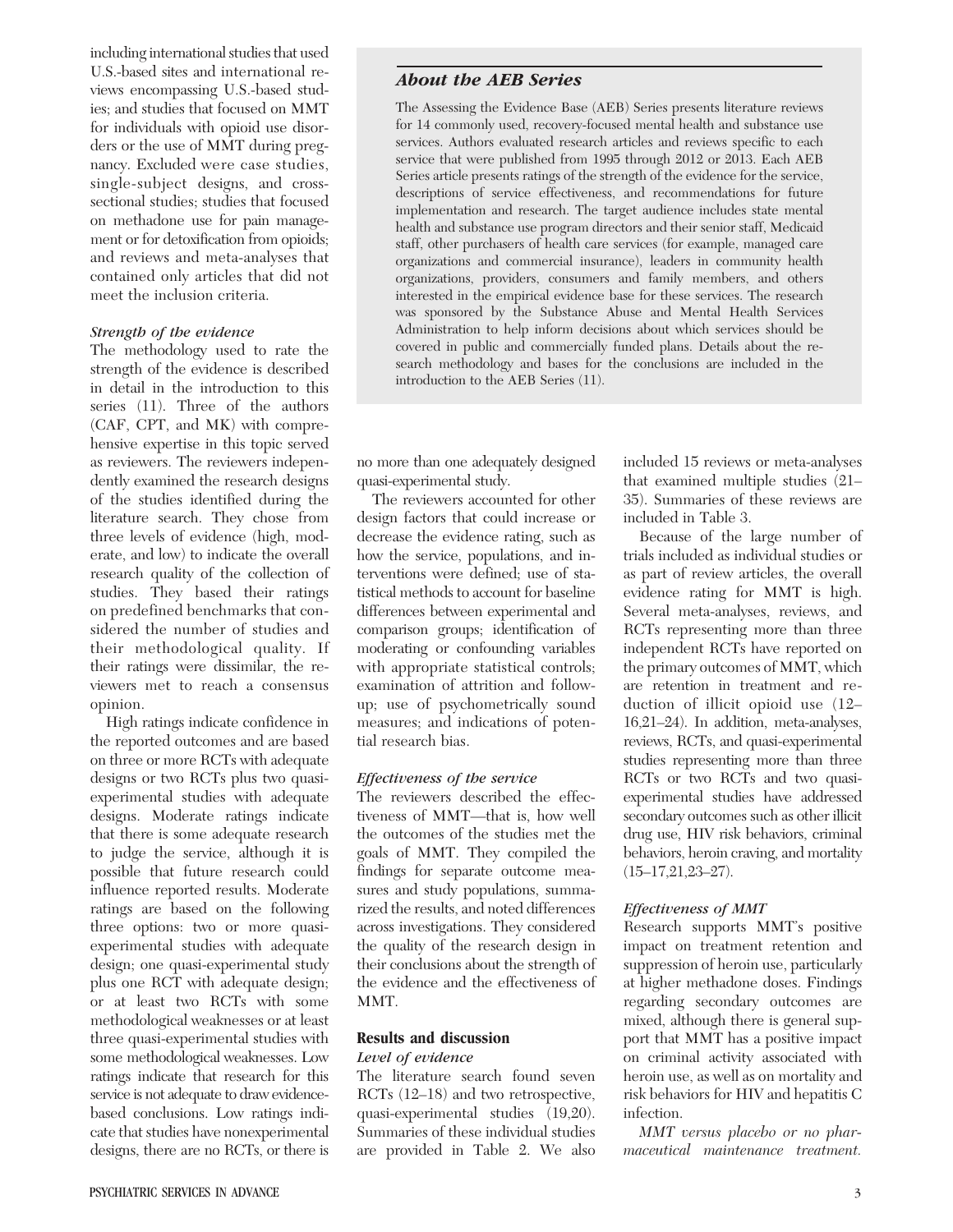| Individual studies of methadone maintenance treatment (MMT) included in the review <sup>a</sup> |  |
|-------------------------------------------------------------------------------------------------|--|
|-------------------------------------------------------------------------------------------------|--|

| Study                            | Design and objectives                                                                                                                                                         | Population and<br>conditions                                                                                                                                                                                                                                                                                                                                                                           | Outcomes measured                                                                                                                                                                                                            | Summary of findings                                                                                                                                                                                                                                                                                                                                                                                                                                                                                          |
|----------------------------------|-------------------------------------------------------------------------------------------------------------------------------------------------------------------------------|--------------------------------------------------------------------------------------------------------------------------------------------------------------------------------------------------------------------------------------------------------------------------------------------------------------------------------------------------------------------------------------------------------|------------------------------------------------------------------------------------------------------------------------------------------------------------------------------------------------------------------------------|--------------------------------------------------------------------------------------------------------------------------------------------------------------------------------------------------------------------------------------------------------------------------------------------------------------------------------------------------------------------------------------------------------------------------------------------------------------------------------------------------------------|
| Strain et al.,<br>1999(13)       | Double-blind, 40-week<br>RCT to compare mod-<br>erate versus high doses<br>of methadone in treat-<br>ment of adults with<br>opioid dependence                                 | Patients randomly assigned<br>to daily oral methadone<br>hydrochloride; patients<br>receiving a dose ranging<br>from 40–50 mg $(N=97)$<br>compared with those re-<br>ceiving a dose ranging<br>from $\bar{80}$ -100 mg ( $\bar{N}$ =95);<br>all received substance<br>abuse counseling                                                                                                                 | Primary: opioid-positive<br>urinalysis and treatment<br>retention                                                                                                                                                            | No differences in treatment retention<br>through week 40 (mean retention in<br>high-dose group, 159 days; in moder-<br>ate-dose group, 157 days). The high-<br>dose group had significantly greater<br>reduction in opioid-positive urinalysis<br>compared with the medium-dose<br>group: $53.0\%$ (CI=46.9%-59.2%)<br>versus $61.9\%$ (CI=55.9%-68.0%)                                                                                                                                                      |
| Sees et al.,<br>2000(12)         | RCT to compare out-<br>comes of patients with<br>opioid dependence<br>treated with MMT or<br>with psychosocially<br>enriched, 180-day<br>methadone-assisted<br>detoxification | Patients randomly assigned Primary: treatment reten-<br>to MMT $(N=91)$ , in-<br>cluding 2 hours of psy-<br>chosocial therapy per<br>week during first 6<br>months; patients ran-<br>domly assigned to de-<br>toxification $(N=88)$ ,<br>including 3 hours of<br>psychosocial therapy<br>per week, 14 educa-<br>tional sessions, and 1<br>hour of cocaine group<br>therapy (if needed) for<br>6 months | tion, heroin and cocaine<br>abstinence (by self-report<br>and monthly urinalysis),<br>HIV risk behaviors, and<br>functioning in 5 problem<br>areas (employment, fam-<br>ily, psychiatric, legal, and<br>alcohol use)         | $(p=.047).$<br>MMT resulted in greater treatment<br>retention (median retention, 438.5)<br>days versus 174.0 days for comparison<br>group) and lower heroin use. MMT<br>group had a lower rate of drug-related<br>HIV risk behaviors at 12 months<br>$(\text{mean} \pm \text{SD} = .05 \pm .13 \text{ versus } .13 \pm .19).$                                                                                                                                                                                |
| McCarthy<br>et al., 2005<br>(19) | Retrospective cohort study Mothers who received<br>to compare the effects<br>of high-dose versus low-<br>dose methadone during<br>pregnancy on maternal<br>and fetal outcomes | methadone $(N=81)$ and<br>their offspring; half of<br>mothers assigned to a<br>high-dose group $(\geq 100$<br>mg) and half to a low-<br>dose group $(<100$ mg)                                                                                                                                                                                                                                         | treatment for neo-<br>natal abstinence symp-<br>toms, days of infant<br>hospitalization                                                                                                                                      | Primary: rate of medication High doses of methadone were not as-<br>sociated with increased risks of NAS<br>symptoms. High doses had a positive<br>effect on maternal drug abuse: in<br>high-dose group, 11% of infant tox-<br>icology screens were positive for il-<br>licit drugs, compared with 27% in                                                                                                                                                                                                    |
| Schwartz<br>et al., 2006<br>(14) | RCT to compare outcomes<br>of adults assigned to in-<br>terim methadone treat-<br>ment or to a wait-list<br>control group                                                     | Participants (N=319) meet-<br>ing criteria for heroin<br>dependence and for re-<br>ceipt of MMT assigned<br>to interim methadone<br>treatment $(N=199)$ or<br>wait-list control group<br>$(N=120)$                                                                                                                                                                                                     | Primary: rate of standard<br>MMT enrollment, self-<br>reported heroin use,<br>opioid-positive urinaly-<br>sis, illegal income re-<br>ceived, and money<br>spent on drugs                                                     | low-dose group $(p=.05)$ .<br>Participants who received interim meth-<br>adone treatment entered standard<br>MMT at a significantly higher rate<br>than those on the wait list $(75.9\%$<br>versus $20.8\%$ , p<.001). At 4 months,<br>the interim methadone treatment<br>group reported significantly fewer<br>days of heroin use $(p<.001)$ , had<br>reduced heroin-positive urine screens<br>$(p<.001)$ , reported spending less on<br>drugs $(p<.001)$ , and received less<br>illegal income $(p<.02)$ . |
| Jones et al.,<br>2010(44)        | Double-blind RCT to<br>compare neonatal and<br>maternal outcomes of<br>opioid-dependent<br>women treated with<br>methadone or with<br>buprenorphine during<br>pregnancy       | Pregnant women $(N=175)$ Primary: percentage of<br>with opioid depend-<br>ence; methadone group<br>$(N=89; 16$ dropped out)<br>and buprenorphine<br>group $(N=86; 28$ drop-<br>ped out); 131 neonates<br>of mothers who were<br>followed to the end of<br>pregnancy (58 exposed<br>to buprenorphine, 73 ex-<br>posed to methadone)                                                                     | neonates treated for<br>NAS, NAS peak score,<br>duration of hospital stay,<br>morphine required to<br>treat NAS, and neonatal<br>head circumference; sec-<br>ondary: treatment reten-<br>tion and reduction in<br>opiate use | Buprenorphine group required less<br>morphine for NAS than methadone<br>$group (mean dose=1.1 mg versus 10.4)$<br>mg, $p<.009$ ), had a shorter hospital<br>stay $(10.0 \text{ days}$ versus $17.5 \text{ days}$ ,<br>$p<.009$ ), and had a shorter duration<br>of treatment for NAS (4.1 days versus<br>9.9 days, $p<.003$ ); 33% of buprenor-<br>phine group discontinued treatment<br>before delivery, compared with 16%<br>of methadone group.                                                           |
| Wilson et al.,<br>2010 (17)      | RCT to examine use of<br>interim methadone<br>treatment on HIV risk<br>behavior among adults<br>with heroin dependence                                                        | Heroin-dependent adults<br>$(N=319)$ randomly as-<br>signed to interim meth-<br>adone treatment without<br>counseling $(N=199)$ or<br>to wait-list control group<br>$(N=120)$ without auto-<br>matic admission after<br>$120 \text{ days}$                                                                                                                                                             | Primary: AIDS Risk As-<br>sessment questionnaire<br>(assesses HIV infection<br>and HIV sex risk behav-<br>iors) at baseline and<br>follow-up                                                                                 | For injection risk scale score, injected<br>drugs, and sex risk score, treatment<br>condition ( $p<0.008$ , $p<0.03$ , and<br>$p<0.04$ , respectively) and time effects<br>$(p<.001, p<.001, p<.02)$ were sig-<br>nificant for injection risk, with interim<br>methadone group performing better<br>than wait-list control group.                                                                                                                                                                            |

Continues on next page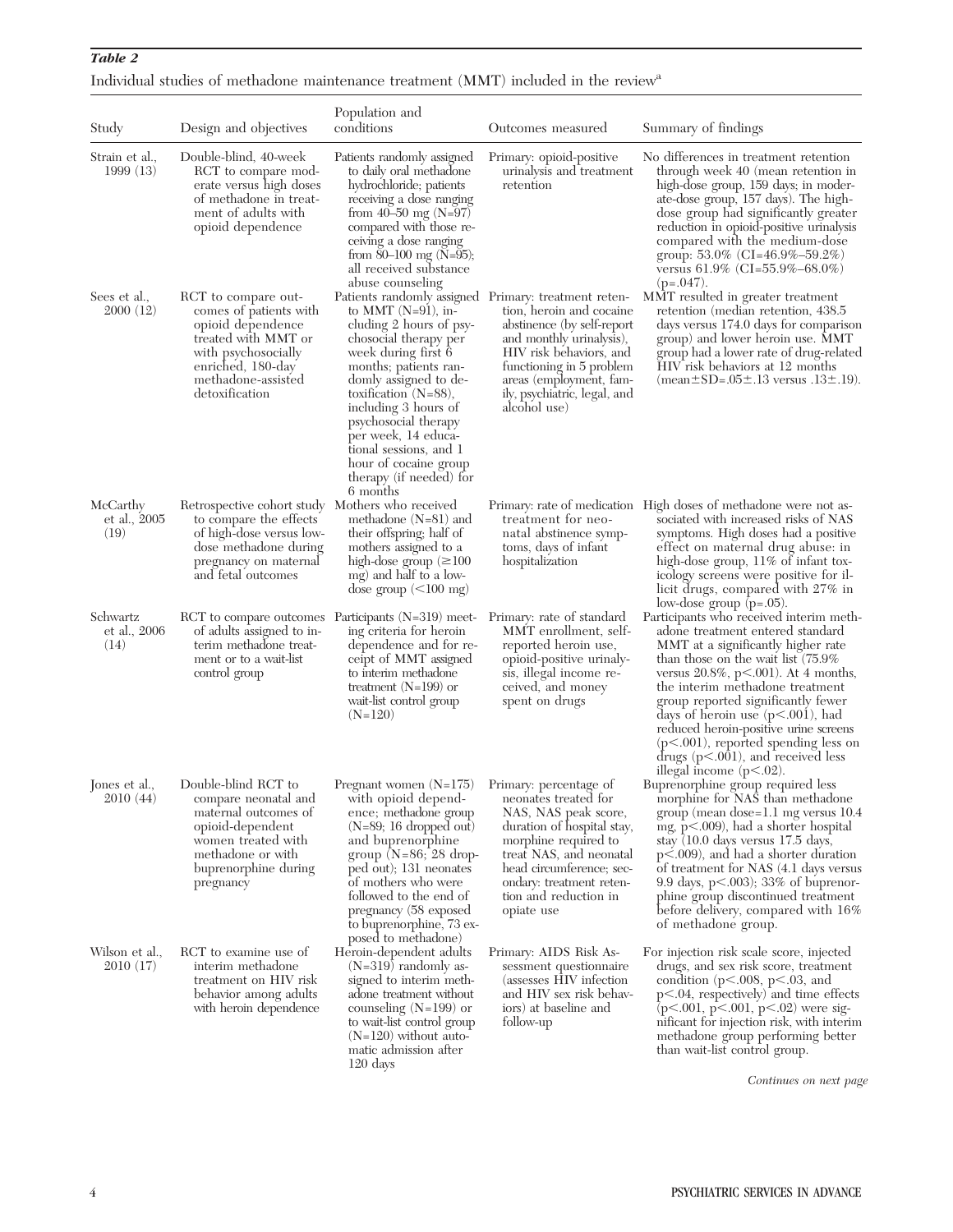Continued from previous page

| Study                            | Design and objectives                                                                                                                                       | Population and<br>conditions                                                                                                                                                                                                                                                                                                                                | Outcomes measured                                                                                                                                                                                                                                            | Summary of findings                                                                                                                                                                                                                                                                                                                                                                                                                           |
|----------------------------------|-------------------------------------------------------------------------------------------------------------------------------------------------------------|-------------------------------------------------------------------------------------------------------------------------------------------------------------------------------------------------------------------------------------------------------------------------------------------------------------------------------------------------------------|--------------------------------------------------------------------------------------------------------------------------------------------------------------------------------------------------------------------------------------------------------------|-----------------------------------------------------------------------------------------------------------------------------------------------------------------------------------------------------------------------------------------------------------------------------------------------------------------------------------------------------------------------------------------------------------------------------------------------|
| Pizarro et al.,<br>2011(20)      | to assess the incidence<br>of clinically significant<br><b>NAS</b>                                                                                          | Retrospective cohort study Pregnant methadone users Primary: rate and severity<br>$(N=174)$ stratified into<br>three dose groups: low<br>$(0-50$ mg per day,<br>$N=59$ , medium $(51-100)$<br>mg per day, $N=63$ ), and<br>high $(>100 \text{ mg per day},$<br>$N = 52$                                                                                     | of NAS, birth weight,<br>preterm birth rate, and<br>neonatal morbidities<br>and mortality                                                                                                                                                                    | Regardless of methadone dose, rates of<br>NAS were similar among low-dose,<br>medium-dose, and high-dose groups<br>$(40.7\%, 52.4\%, \text{ and } 40.8\%, \text{ respec-}$<br>tively; $p > 0.05$ ). No significant outcomes<br>were found.                                                                                                                                                                                                    |
| Schwartz<br>et al., 2011<br>(15) | RCT to evaluate the im-<br>pact of counseling on<br>the first 4 months of<br>MMT among 3 com-<br>parison groups                                             | Participants $(N=244)$ new-<br>ly admitted to meth-<br>adone treatment programs<br>from wait lists and ran-<br>domly assigned to<br>emergency counseling<br>only for 120 days fol-<br>lowed by standard treat-<br>ment $(N=108)$ , standard<br>psychosocial services<br>$(N=107)$ , or counsel-<br>ing by case managers<br>with small caseloads<br>$(N=29)$ | Primary: treatment reten-<br>tion and Addiction Se-<br>verity Index, which<br>includes alcohol and<br>drug use; medical, psy-<br>chological, and legal<br>issues; family and social<br>relationships; and em-<br>ployment status                             | Counseling had no significant impact on<br>treatment retention or rate of positive<br>urine tests for methadone group. All<br>groups showed reduction in self-<br>reported days of criminal activity,<br>money spent on drugs, and illegal<br>income compared with baseline (all<br>$p<.001$ ).                                                                                                                                               |
| Schwartz<br>et al., 2012<br>(16) | RCT to evaluate the im-<br>pact of counseling on<br>MMT among 3 compar-<br>ison groups at 12 months<br>(follow-up of the<br>Schwartz et al. [15]<br>sample) | previous RCT; 3 condi-<br>tions: emergency coun-<br>seling $(N=99)$ , standard<br>counseling $(N=104)$ , or<br>counseling by case<br>managers with small<br>caseloads $(N=27)$                                                                                                                                                                              | Participants $(N=230)$ from Primary: treatment reten-<br>tion and Addiction Se-<br>verity Index, which<br>includes alcohol and<br>drug use; medical, psy-<br>chological, and legal<br>issues; family and social<br>relationships; and em-<br>ployment status | No significant differences were found in<br>treatment retention between the<br>supervised methadone (60.6%),<br>standard methadone (54.8), and re-<br>stored methadone $(37.0\%)$ treatment<br>groups. Positive urine screens de-<br>clined significantly from baseline for<br>all groups $(p<.001$ for heroin and<br>$p<.003$ for cocaine metabolites). No<br>significant group $\times$ time interactions<br>were found for these measures. |

a Studies are listed in chronological order. Abbreviations: CI, 95% confidence interval; NAS, neonatal abstinence syndrome; RCT, randomized controlled trial

Most of the literature on the effectiveness of MMT versus placebo or no medication-assisted treatment was published between the 1960s and 1990s. In general, these and later studies found that when MMT is provided at adequate dose levels, it is more effective than no medication treatment in retaining patients in treatment and reducing illicit opioid use (21,22,28,29).

Recently, Mattick and colleagues (21) conducted a review for the Cochrane Collaboration of 11 RCTs (two of which were double-blinded) that assessed the effectiveness of MMT compared with treatments with no opioid replacement therapy (that is, detoxification protocols, drug-free rehabilitation protocols, placebo medications, or wait-list control groups). The combined total of participants across 11 studies was 1,969. On the basis of meta-analyses, the authors concluded that methadone was significantly more effective than nonpharmacological treatment in retaining patients in treatment and in suppressing heroin use as measured by urine drug testing. No significant difference was found between the two treatment conditions (MMT and no opioid replacement therapy) in their impact on criminal activity or mortality, although individual studies showed a greater reduction in both outcomes among patients receiving MMT. Three of the 11 studies reviewed by Mattick and colleagues measured criminal activity, and four measured mortality.

Sees and colleagues (12) compared outcomes of individuals with opioid dependence who were receiving MMT (N=91) or who were in a 180 day psychosocially enriched detoxification program (N=88). One goal of this study was to examine alternatives to indefinite MMT use by looking at a six-month detoxification rather than the faster detoxification programs (usually one month) studied in the past. For six months the detoxification group received psychosocial services that included three hours of psychosocial therapy per week, 14 educational sessions, and one hour of group therapy focused on cocaine use; the group also received six months of aftercare. The group receiving MMT had longer retention in treatment compared with the detoxification group (median of 438.5 versus 174 days). The MMT group also showed lower rates of heroin use and lower rates of drugrelated HIV risk behaviors compared with the detoxification group. There were no differences between the two groups in sex-related HIV risk behaviors or in employment, family functioning, or alcohol use outcomes.

Two systematic reviews and metaanalyses have examined the impact of MMT on HIV high-risk behaviors. Both reviews noted the limited number of RCTs that contributed to their results. One review (N=12 studies)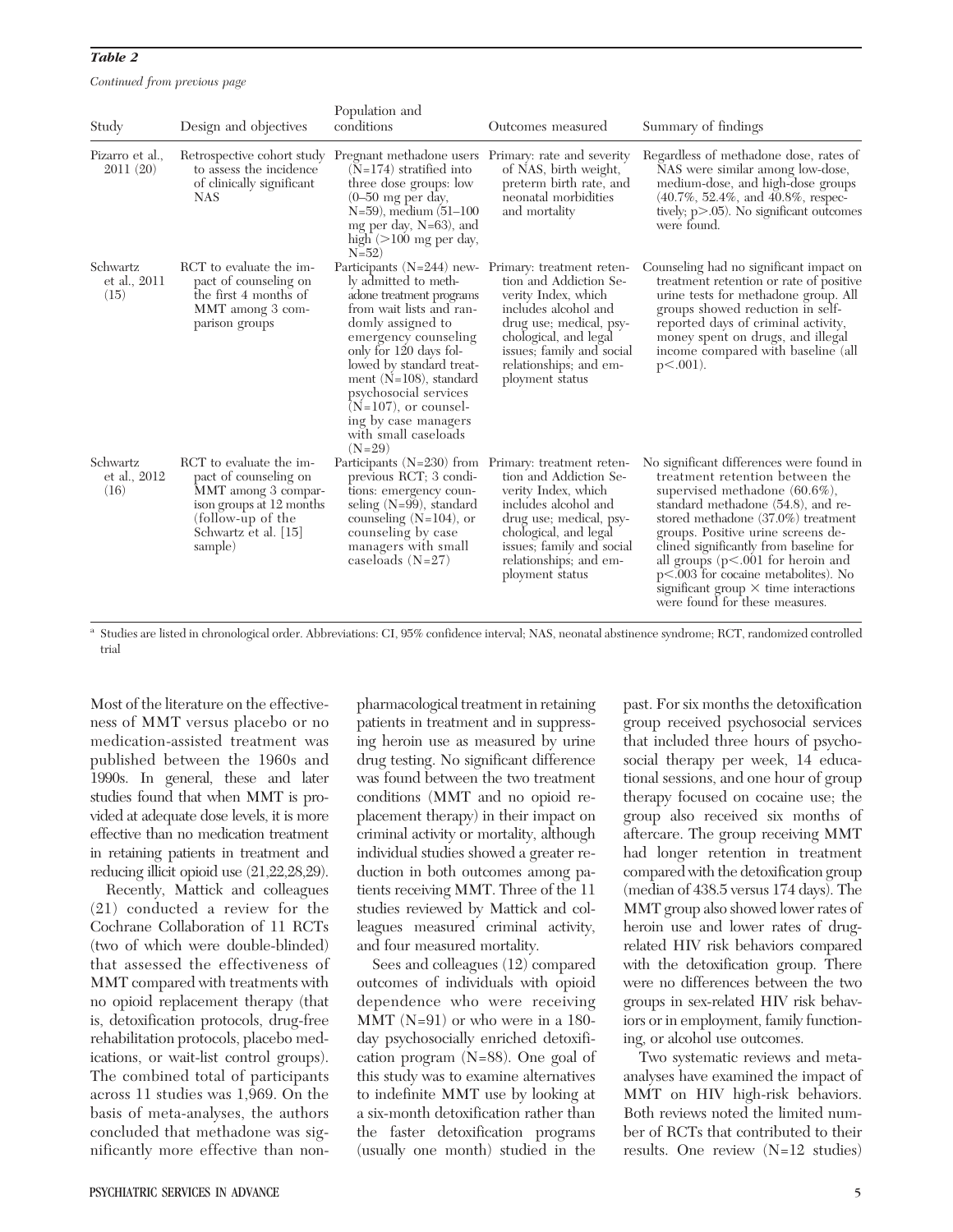| Review articles about methadone maintenance treatment (MMT) included in the review <sup>a</sup> |  |  |
|-------------------------------------------------------------------------------------------------|--|--|
|-------------------------------------------------------------------------------------------------|--|--|

| Study                                                            | Focus of review                                                                                                                       | Studies included                                                                                                           | Outcomes measured                                                                                                                                                     | Summary of findings                                                                                                                                                                                                                                                                                                                                                                                                                                                                                                                                                                                                                                                                                                                                                                    |
|------------------------------------------------------------------|---------------------------------------------------------------------------------------------------------------------------------------|----------------------------------------------------------------------------------------------------------------------------|-----------------------------------------------------------------------------------------------------------------------------------------------------------------------|----------------------------------------------------------------------------------------------------------------------------------------------------------------------------------------------------------------------------------------------------------------------------------------------------------------------------------------------------------------------------------------------------------------------------------------------------------------------------------------------------------------------------------------------------------------------------------------------------------------------------------------------------------------------------------------------------------------------------------------------------------------------------------------|
| Hall et al.,<br>1998 (22)                                        | Effectiveness of MMT on 6 RCTs assessing MMT,<br>heroin use and crime                                                                 | and 8 additional gen-<br>eralized observational<br>studies                                                                 | roin use and illicit opi-<br>oid use, criminal activity                                                                                                               | Primary: reduction in he- Although variation in outcomes be-<br>tween different programs was noted,<br>the effectiveness of MMT in con-<br>trolling heroin and illicit opioid use<br>and crime was generally supported<br>through the RCTs and observational<br>studies.                                                                                                                                                                                                                                                                                                                                                                                                                                                                                                               |
| Fletcher<br>and<br>Battjes,<br>1999(29)                          | Epidemiological Drug<br>Abuse Treatment Out-<br>come Studies (DATOS)<br>conducted at multiple<br>U.S. sites                           | ple based on 2,966 in-<br>terviews from 76 U.S.<br>programs                                                                | tion and various other<br>treatment outcomes                                                                                                                          | 12-month follow-up sam- Primary: treatment reten- DATOS study results for drug treat-<br>ment outcomes were consistent<br>with prior evaluation findings, in-<br>dicating that the major treatment<br>modalities (including outpatient<br>methadone treatment) are effective<br>in reducing illicit drug use, reducing<br>the incidence of drug-related crim-<br>inal behavior, and supporting im-<br>provement of health, mental health,<br>and social functioning.                                                                                                                                                                                                                                                                                                                   |
| Faggiano<br>et al.,<br>2003(23)                                  | Efficacy and safety of var- 21 studies, including 11<br>ious dose ranges of MMT<br>for opioid dependence                              | RCTs $(2,279 \text{ total par-}$<br>ticipants) and 10 con-<br>trolled prospective<br>studies (3,715 total<br>participants) | Primary: retention rate,<br>opioid use (self-<br>reported), opioid absti-<br>nence (urine screen),<br>cocaine abstinence<br>(urine screen), and<br>overdose mortality | RCTs showed that high doses of MMT<br>were associated with better treatment<br>retention (high versus low doses at<br>longer follow-ups, RR=1.62, CI=.95-<br>2.77), opioid abstinence (high versus<br>low, $R\overline{R} = 1.59$ , $CI = 1.16 - 2.18$ ; high<br>versus middle, RR=1.51, CI=.63-<br>3.61), and cocaine abstinence (high<br>versus low, RR=1.81, CI=1.15-2.85).<br>At 6-year follow-up, controlled pro-<br>spective studies showed lower over-<br>dose mortality at higher doses (high<br>versus low doses, $RR = .29$ , $CI = .02-$<br>5.34; high versus middle, RR=.38,<br>$CI = .02 - 9.34$ ; and middle versus low,<br>$RR = .57$ , $CI = .06 - 5.06$ .                                                                                                             |
| Center for<br>Substance<br>Abuse<br>Treat-<br>ment,<br>2004 (32) | National assessment of<br>deaths associated with<br>methadone use; recom-<br>mendations for reduc-<br>ing mortality from<br>methadone | National assessment of<br>methadone-associated<br>mortality in May 2003                                                    | Primary: methadone-<br>associated mortality                                                                                                                           | Evidence suggests that an increase in<br>methadone-attributable deaths in<br>1999-2004 was largely related to<br>increased use for pain analgesia.<br>SAMHSA highlights the importance<br>of public understanding that related<br>mortality is essentially eliminated<br>when methadone is prescribed, dis-<br>pensed, and used appropriately.                                                                                                                                                                                                                                                                                                                                                                                                                                         |
| Connock<br>et al.,<br>2007(28)                                   | Clinical and cost effective- 31 systematic reviews<br>ness of BMT and MMT<br>for the management<br>of opioid-dependent<br>individuals | and 27 RCTs                                                                                                                | Primary: retention in<br>treatment and illicit<br>use of opioids                                                                                                      | At all doses used in the studies (MMT,<br>20–97 mg per day; BMT $\leq$ 5–18 mg<br>per day), treatment retention was<br>better than in the placebo or no<br>therapy groups (MMT, RR=3.91,<br>$CI = 1.17 - 13.2$ ; BMT, RR=1.74,<br>$CI = 1.06 - 2.87$ . Higher doses of<br>MMT and BMT were almost always<br>more effective than lower doses for<br>treatment retention and illicit use<br>reduction. Across comparable doses,<br>MMT was more effective than BMT<br>for treatment retention, except at low<br>doses. At low doses, the two medi-<br>cations appeared comparable $(\leq 35)$<br>mg of MMT versus 6-16 mg of BMT,<br>$RR=1.01$ , $CI=.66-1.54$ ). No signifi-<br>cant difference across studies was<br>found in illicit opiate use between<br>flexible-dose MMT and BMT. |

Continues on next page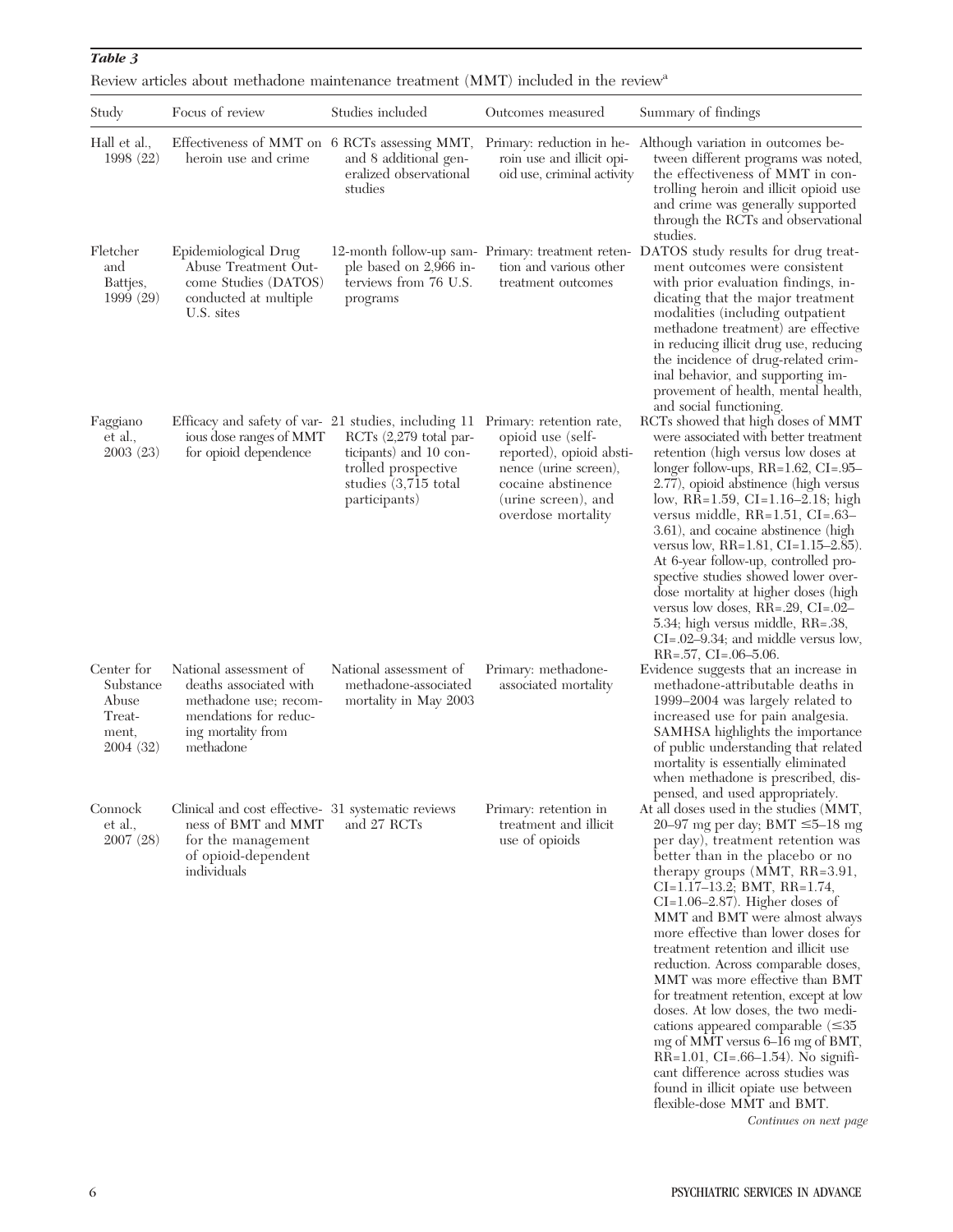| Study                                   | Focus of review                                                                                                                                                                                        | Studies included                                                                                                                                   | Outcomes measured                                                                                                                     | Summary of findings                                                                                                                                                                                                                                                                                                                                                                                                                                                                                                                                                                                                                                                       |
|-----------------------------------------|--------------------------------------------------------------------------------------------------------------------------------------------------------------------------------------------------------|----------------------------------------------------------------------------------------------------------------------------------------------------|---------------------------------------------------------------------------------------------------------------------------------------|---------------------------------------------------------------------------------------------------------------------------------------------------------------------------------------------------------------------------------------------------------------------------------------------------------------------------------------------------------------------------------------------------------------------------------------------------------------------------------------------------------------------------------------------------------------------------------------------------------------------------------------------------------------------------|
| Mattick<br>et al.,<br>2009(21)          | Effectiveness of MMT<br>compared with treat-<br>ments not involving opi-<br>oid replacement therapy                                                                                                    | 11 RCTs $(1,969 \text{ total})$<br>participants)                                                                                                   | in treatment and her-<br>oin use suppression as<br>measured by urine drug<br>testing; secondary: crim-<br>inal activity and mortality | Primary: patient retention MMT was significantly more effective<br>than nonreplacement approaches in<br>treatment retention and suppression of<br>heroin use (measured by self-report<br>and lab analysis) (6 RCTs, RR=.66,<br>CI=.56-.78). No significant differen-<br>ces were found for criminal activity<br>$(3 RCTs, RR=.39, CI=.12–1.25)$ or<br>mortality $(4 \text{ RCTs}, \text{ RR} = .48, \text{ CI} = .10-$<br>$2.39$ ).                                                                                                                                                                                                                                       |
| 2010(31)                                | Cleary et al., Relationship between ma-<br>ternal methadone dose<br>in pregnancy and diag-<br>nosis or medical treat-<br>ment of NAS                                                                   | atic review; 29 studies<br>in the meta-analysis                                                                                                    | including incidence,<br>severity, and duration<br>of NAS outcomes in<br>relation to maternal<br>methadone dose                        | 67 studies in the system- Primary: key conclusions, Meta-analysis did not demonstrate<br>a consistent, significant difference in<br>NAS incidence among neonates of<br>women on low versus high meth-<br>adone doses at delivery. Nineteen<br>studies found a relationship be-<br>tween methadone dose and inci-<br>dence, severity, or duration of NAS;<br>18 did not find a relationship; 30<br>did not report on the relationship.                                                                                                                                                                                                                                     |
| Fareed<br>et al.,<br>2010(24)           | Update for clinicians about 24 studies, including 12<br>methadone dosing, with<br>dose recommendations                                                                                                 | RCTs, 10 observational<br>studies, and 2 meta-<br>analyses                                                                                         | Primary: effect of metha-<br>done dose on retention<br>in treatment, illicit opi-<br>oid use, and mortality                           | Treatment retention: 9 studies re-<br>ported that the daily dose range of<br>60-100 mg showed significant im-<br>provement for treatment retention<br>compared with lower doses. Six<br>studies did not find a significant<br>difference in retention for this dose<br>range. Illicit opioid use: 10 studies<br>recommended a daily dose range of<br>$60-100$ mg; 2 studies suggested that<br>doses over 100 mg are more effective<br>for decreasing heroin use. Mortality<br>rate: 2 long-term observational stud-<br>ies reported doses greater than 100<br>mg daily to be safe and effective in<br>long-term MMT (the authors<br>stated that more research is needed). |
| Modesto-<br>Lowe<br>et al.,<br>2010(35) | Risk factors for metha-<br>done mortality in opi-<br>oid-dependent and pain<br>populations; guidelines<br>for initiating methadone<br>treatment in these pop-<br>ulations to minimize risk<br>of death | Literature review (N of<br>studies not reported) of<br>pharmacological prop-<br>erties and relationship<br>to risk factors for ad-<br>verse events | profile of methadone<br>and relationship to risk<br>factors for methadone<br>mortality                                                | Primary: pharmacological Risk factors of respiratory depression<br>include advanced age, medically com-<br>promised status, liver or pulmonary<br>pathology, sleep apnea, polysub-<br>stance abuse, opioid-naïve or low<br>opioid tolerance, high doses of meth-<br>adone, and rapid titration of metha-<br>done. Risk factors for Torsades de<br>Pointe include female sex, electrolyte<br>imbalance, liver or cardiac pathol-<br>ogy, unexplained syncope or seiz-<br>ures, other drug and medication use<br>that prolongs QT interval or inhibits<br>CYP 3A4, prolonged QT interval,                                                                                   |
| 2011 (30)                               | Amato et al., Effectiveness of any psy-<br>chosocial and any agonist<br>maintenance treatment<br>compared with standard<br>agonist treatment for<br>opiate dependence                                  | 35 RCTs considering 13<br>different psychosocial<br>interventions (4,319)<br>total participants)                                                   | tion, opiate use during<br>treatment, compliance<br>with sessions during<br>treatment, and other<br>psychological health<br>measures  | and high doses of methadone.<br>Primary: treatment reten- Compared with standard maintenance<br>treatment, psychosocial and any main-<br>tenance treatment showed no benefit<br>for treatment retention (27 studies,<br>3,124 participants, RR=1.03, CI=.98–<br>1.07), opiate abstinence during treat-<br>ment (8 studies, 1,002 participants,<br>RR=1.12, CI=.92-1.37), or compli-<br>ance (3 studies, mean difference=.43,<br>$CI = -.05$ to $.92$ ), among other find-<br>ings. Comparisons of the various                                                                                                                                                             |

Continued from previous page

Table 3

Continues on next page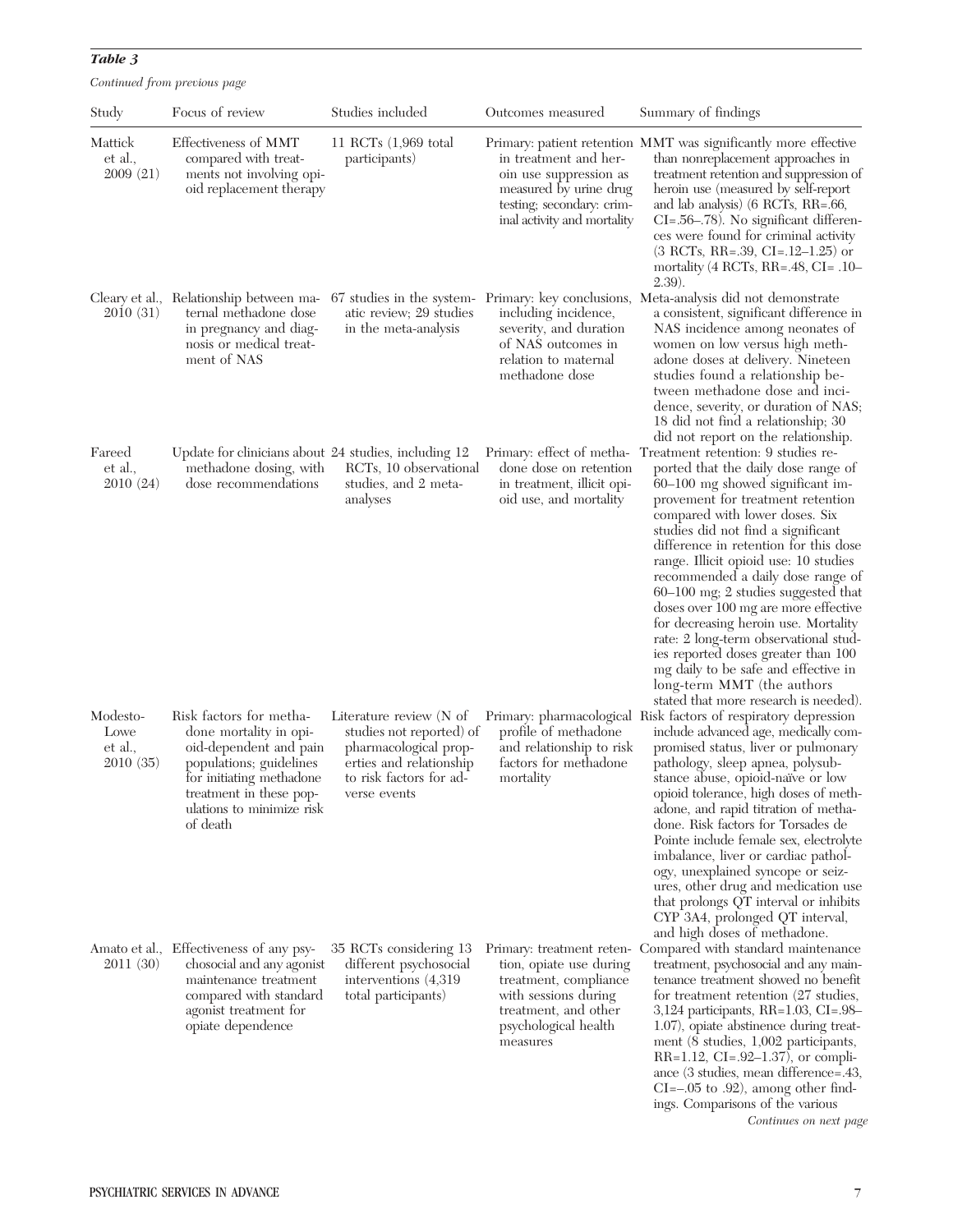| Continued from previous page     |                                                                                                                                                                                                                                       |                                                                                                                                                                                                                                                                                                                                 |                                                                                                                                                                                                                                |                                                                                                                                                                                                                                                                                                                                                                                                                                                                                                                                                                                                           |  |
|----------------------------------|---------------------------------------------------------------------------------------------------------------------------------------------------------------------------------------------------------------------------------------|---------------------------------------------------------------------------------------------------------------------------------------------------------------------------------------------------------------------------------------------------------------------------------------------------------------------------------|--------------------------------------------------------------------------------------------------------------------------------------------------------------------------------------------------------------------------------|-----------------------------------------------------------------------------------------------------------------------------------------------------------------------------------------------------------------------------------------------------------------------------------------------------------------------------------------------------------------------------------------------------------------------------------------------------------------------------------------------------------------------------------------------------------------------------------------------------------|--|
| Study                            | Focus of review                                                                                                                                                                                                                       | Studies included                                                                                                                                                                                                                                                                                                                | Outcomes measured                                                                                                                                                                                                              | Summary of findings                                                                                                                                                                                                                                                                                                                                                                                                                                                                                                                                                                                       |  |
| Fareed<br>et al.,<br>2011(27)    | Effect of MMT on opiate Total of 16 studies: RCTs, Primary: effect of MMT<br>craving                                                                                                                                                  | observational studies,<br>meta-analyses, and<br>reviews                                                                                                                                                                                                                                                                         | on subjective opiate<br>craving and on objec-<br>tive measures of opiate<br>craving                                                                                                                                            | psychosocial approaches showed no<br>significant differences in any<br>outcomes.<br>Seven studies reported that metha-<br>done could reduce heroin craving, 4<br>reported that MMT patients are still<br>at risk for craving, 1 study reported<br>that methadone could increase her-<br>oin craving, and 4 studies reported<br>that methadone had a neutral effect                                                                                                                                                                                                                                        |  |
| Gowing<br>et al.,<br>2011(26)    | Effect of oral substitution 38 studies (nearly 12,400 Primary: HIV transmis-<br>treatment for opioid-<br>dependent drug injectors<br>on behaviors associated<br>with high risk of HIV<br>transmission; incidence<br>of HIV infections | total participants). Two<br>studies were RCTs; 11<br>were controlled trials,<br>but the intervention<br>was not relevant to the<br>review, and therefore,<br>these trials were used<br>as a baseline versus<br>postintervention com-<br>parison; 21 were ob-<br>servational prospective<br>studies; 4 were cross-<br>sectional. | sion risk behaviors,<br>including drug use;<br>secondary: rates of<br>HIV infection                                                                                                                                            | on heroin craving.<br>Substitution treatment for opioid-<br>dependent, injecting drug users with<br>methadone or buprenorphine was<br>consistently associated with signifi-<br>cant reductions in illicit opioid use,<br>injecting drug use, and sharing of<br>needles. It was associated with a re-<br>duction in the use of multiple sex<br>partners or the exchange of sex for<br>money or drugs, but it was not<br>associated with increased condom<br>use. The risk behavior reduction<br>appeared to relate to reductions in<br>cases of HIV infection, although<br>data were not pooled because of |  |
| Martin<br>et al.,<br>2011 (34)   | Adverse cardiac events<br>associated with<br>methadone                                                                                                                                                                                | Expert panel examined<br>the peer-reviewed lit-<br>erature, regulatory<br>actions, professional<br>guidance, and opioid<br>treatment program<br>outcomes                                                                                                                                                                        | Primary: cardiac events<br>associated with metha-<br>done, cardiac QT in-<br>terval impact                                                                                                                                     | variability and bias among studies.<br>Results established the connection<br>between methadone and prolonga-<br>tion of QT interval and suggested<br>a dose-dependent effect for metha-<br>done. Authors recommended that<br>every opioid treatment program<br>should have a universal cardiac risk<br>management plan (to the extent<br>possible) for patients with identified<br>risk factors for adverse cardiac                                                                                                                                                                                       |  |
| Webster<br>et al.,<br>2011 (33)  | Causes and risk factors for 91 documents were as-<br>opioid-related poisoning<br>deaths and recommen-<br>dations to reduce death<br>rates                                                                                             | sessed by a panel of<br>experts                                                                                                                                                                                                                                                                                                 | Primary: frequency, de-<br>mographic characteris-<br>tics, and risk factors for<br>opioid-related deaths<br>attributable to overdose<br>in the past decade                                                                     | events.<br>Risk factors for methadone-related<br>deaths were unanticipated medical<br>or mental health comorbidities, payer<br>policies that encourage or mandate<br>methadone as first-line therapy, the<br>presence of additional central ner-<br>vous system-depressant drugs, and<br>sleep-disordered breathing. Cardiac<br>irregularities in the presence of<br>methadone remain an uncommon<br>cause of death.                                                                                                                                                                                      |  |
| MacArthur<br>et al.,<br>2012(25) | HIV risk: quantify the ef-<br>fect of opiate substitu-<br>tion treatment in relation<br>to HIV transmission<br>among individuals who<br>inject drugs                                                                                  | Pooled data from 9 ob-<br>servational studies, in-<br>cluding 819 incident<br>HIV infections over<br>23,608 person-years of<br>follow-up                                                                                                                                                                                        | substitution treatment<br>as related to HIV in-<br>cidence; secondary: ef-<br>fect of variables such as<br>mode and duration of<br>treatment, geographi-<br>cal region, study set-<br>ting, and participant<br>characteristics | Primary: impact of opiate Substitution treatment was associated<br>with an average 54% reduction in the<br>risk of HIV infection among individ-<br>uals who inject drugs (rate ratio=.46,<br>$CI = .32-.67$ ; $p < .001$ ). Heterogeneity<br>was found between studies that could<br>not be explained by region, site of<br>recruitment, or incentives.                                                                                                                                                                                                                                                   |  |

a Studies are listed in chronological order. Abbreviations: BMT, buprenorphine maintenance treatment; CI, 95% confidence interval; NAS, neonatal abstinence syndrome; RCT, randomized controlled trial; RR, relative risk or risk ratio

Table 3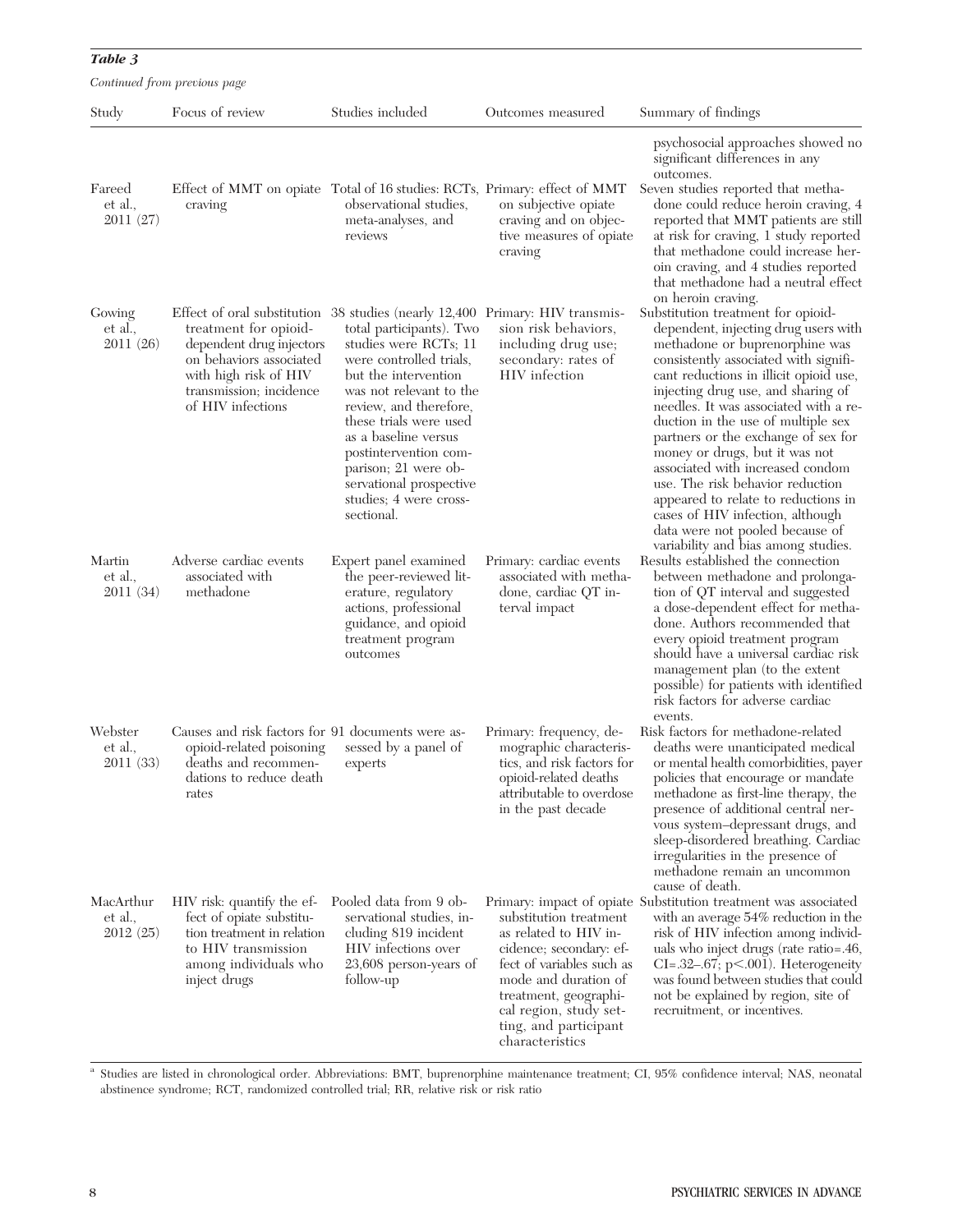found that MMT was associated with a 54% reduction in the risk of HIV infection (25). The second review (N=36 studies) was unable to combine results from the studies; the authors concluded that across studies MMT reduced drug-related risk factors such as sharing of injection equipment (26). The second review reported that there were too few studies to be conclusive but stated that MMT was associated with lower rates of multiple sex partners and the exchange of sex for drugs or money and had no effect on the use of condoms.

Interim methadone treatment is a program that allows provision of methadone under daily supervision for up to 120 days while the individual is awaiting placement in a standard methadone program. It does not include counseling other than emergency counseling. One RCT examined HIV risk behaviors for 319 opioid-addicted adults who were randomly assigned to interim methadone treatment or a wait list (17). Rates of drug injection and sex while high on drugs were significantly lower for individuals randomly assigned to the interim methadone program.

Another review examined the effect of MMT on heroin craving and included 16 studies (27). It found mixed results; seven studies showed that MMT reduced heroin craving, four studies showed that patients were still at risk of heroin craving, one study showed that methadone could increase heroin craving, and four studies showed a neutral effect. In general, the studies that showed positive results used higher methadone doses, and those with negative or neutral results used lower doses or were in the setting of methadone detoxification.

Levels of methadone doses. The literature has consistently shown that the effectiveness of MMT increases when methadone is used at doses above 60 mg. Two systematic reviews suggested that higher doses of methadone were associated with improved outcomes. First, Faggiano and colleagues (23) performed a systematic review for the Cochrane Collaboration that evaluated the efficacy and safety of different doses of methadone

for opioid dependence. This review included 21 studies (11 RCTs and ten controlled, prospective, quasiexperimental studies). The authors examined outcomes for four different dose ranges: low (1–39 mg), medium (40–59 mg), high (60–109 mg), and very high  $(\geq 110 \text{ mg})$ . Results showed that high doses were associated with better treatment retention and cocaine abstinence, less heroin use during treatment, and fewer withdrawal symptoms. Few studies included doses above 110 mg; therefore, the data were less reliable for these doses. Only one underpowered study examined mortality and criminal activity, but a trend that did not reach statistical significance suggested that individuals receiving higher doses had lower mortality rates. A second review showed similar results; doses above 60 mg were associated with better treatment retention and fewer urine drug tests that were positive for opioids (24).

Strain and colleagues (13) conducted a 40-week, double-blinded RCT comparing moderate (40–50 mg, N=97) and high (80–100 mg, N=95) doses of methadone in the treatment of adults with opioid dependence. There were two main outcome measures: opioid-positive urinalysis and treatment retention. The study found no difference in treatment retention through week 40. The high-dose group had significantly greater reduction in opioidpositive urinalysis (53%) compared with the medium-dose group (62%).

Service delivery and psychosocial treatments. Many methadone treatment centers have wait lists, which indicate a lack of access to desired treatment. Given the high social cost of opioid addiction, a research group investigated the use of interim methadone treatment as a way to improve access and decrease waiting lists. Schwartz and colleagues (14) conducted an RCT to compare outcomes for adults assigned to interim methadone treatment (N=199) or a wait-list control group (N=120). The study found that participants in the interim methadone treatment cohort entered standard MMT at a significantly higher rate (75%) than those assigned to the wait list (20.8%). In addition, at four months, interim methadone treatment

participants reported significantly lower rates of heroin use than wait listed participants, had fewer positive drug tests for heroin, reported spending significantly less money on drugs, and received less illegal income.

Schwartz and colleagues (15,16) compared individuals who were admitted to interim methadone (N=99), standard methadone (N=104), and restored methadone (N=27) treatment. Restored methadone treatment refers to treatment by counselors with reduced caseloads, which allows them to provide more intensive treatment. The studies found no difference between groups in treatment retention at four months and better treatment retention for the interim and standard methadone treatment groups at 12 months. No between-group differences in opiate use or other drug use were found at the four- and 12-month follow-up assessments. At 12 months, no difference was noted between groups in arrests, criminal activity, or money spent on drugs. Self-reported illegal income was significantly higher in the standard methadone treatment group.

A Cochrane Collaboration systematic review by Amato and associates in 2011 (30) examined 35 studies that evaluated whether outcomes improved after the addition of a specific, structured psychosocial intervention to standard agonist maintenance treatment (either methadone or buprenorphine) that already included psychosocial treatment. The studies included 13 different psychosocial interventions that were added to standard treatment. Taken as a whole, additional psychosocial treatment did not statistically improve retention in treatment, use of opiates during treatment, session attendance during treatment, or other measures of psychological health. When the review was limited to studies with contingency management approaches, there still was no statistically significant effect of additional psychosocial services on treatment retention or decreased opioid use. Contingency management describes behavioral modification programs that provide rewards, such as retail gift cards, for desired behaviors, such as negative urinalyses. Because standard treatment included psychosocial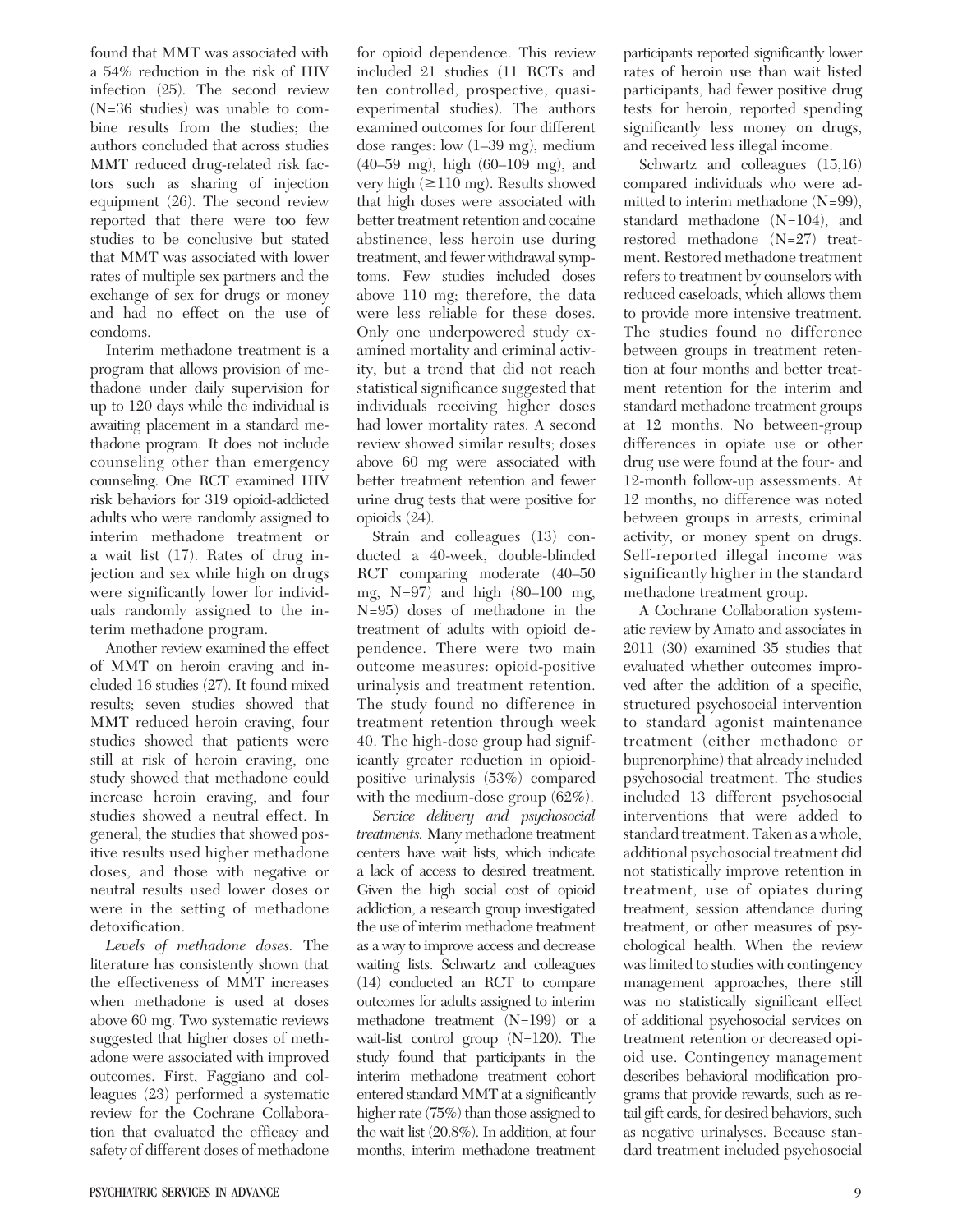# Evidence for the effectiveness of methadone maintenance treatment: high

Evidence clearly shows that MMT has a positive impact on:

- Retention in treatment
- Illicit opioid use

Evidence is less clear but suggestive that MMT has a positive impact on:

- Mortality
- Illicit drug use (nonopioid)
- Drug-related HIV risk behaviors • Criminal activity
- 

Evidence suggests that MMT has little impact on:

• Sex-related HIV risk behaviors

treatment, Amato and colleagues could draw conclusions only regarding the addition of a structured psychotherapy and not regarding the efficacy of psychosocial treatment.

Pregnant women subgroup. Early studies established the efficacy of using MMT to reduce pregnancyrelated maternal and fetal morbidity among opioid-addicted pregnant women (36,37). MMT during pregnancy was associated with decreased illicit opioid use, increased rates of prenatal retention in treatment, decreased pregnancy complications, and generally improved fetal outcomes (18,38). However, MMT has been found to put newborn infants at risk for neonatal abstinence syndrome (NAS)—a condition characterized by dysfunction of the autonomic nervous system, gastrointestinal tract, and respiratory system and by irritability of the central nervous system. NAS often requires detoxification treatment in the hospital with a morphine taper (19,37,39–41). Reported rates of withdrawal symptoms among neonates born to opioid-addicted mothers who continued to use opiates within a week of giving birth range from 55% to 94% (42), and rates of NAS that develop among neonates as a result of treating the mother with MMT during pregnancy fall into this range (31). Recent studies on the long-term impact of NAS on development are scant. Older studies indicated no differences in cognitive performance among four-year-old children of mothers receiving MMT and children of mothers with similar demographic characteristics in a control group. However, scores of children in both groups were lower than population norms (43).

To guide clinicians regarding the necessity of tapering MMT before delivery, researchers have examined the relationship between methadone dose during pregnancy and the incidence and severity of NAS among newborn infants. Because of increased methadone metabolism during pregnancy, pregnant women often require higher doses. Cleary and colleagues (31) performed a systematic review and meta-analysis and found that methadone dose had no consistent effect on rates of NAS and other neonatal outcomes. Two of the 67 studies included in that review were RCTs, and the remaining studies had quasi-experimental observational designs. Additional retrospective cohort studies showed similar results; no difference in NAS rate or severity was found on the basis of methadone dose during pregnancy (19,20).

The Maternal Opioid Treatment: Human Experimental Research (MOTHER) study was a large, multicenter, double-blind RCT published in 2010 (44). The authors compared neonatal and maternal outcomes between pregnant women treated during their pregnancies with methadone (dose range 20–140 mg) or buprenorphine (dose range 2–32 mg). Eighty-nine women were randomly assigned to receive methadone, and 86 were randomly assigned to receive buprenorphine. Thirty-three percent of women in the buprenorphine group discontinued treatment before delivery, compared with 16% in the methadone group. No significant differences were found in the percentage of newborns treated for NAS. However, infants born to women treated with methadone required higher doses of morphine to treat NAS, required more days of treatment for NAS, and had longer hospital stays. There were no differences in maternal use of illicit drugs at delivery or other fetal or maternal outcomes. These results suggest that less severe NAS among infants born to mothers treated with buprenorphine may be confounded by poorer treatment retention rates for these mothers, especially for mothers with a longer history of heroin use.

Adverse events. Between 1999 and 2004, deaths attributed to methadone increased by 390%. Evidence suggests that this change was largely related to the increased use of methadone for pain analgesia rather than MMT (32,33). Nonetheless, the sharp rise of methadone-related deaths highlights safety issues—in particular, the risks of respiratory depression and cardiac QT interval prolongation. The QT interval is a measure of time between the start of the Q wave and the end of the T wave in the heart's electrical cycle that is measured by an electrocardiogram. Prolongation of the QT interval can lead to serious heart arrhythmias such as Torsades de Pointes (TdP) and sudden death. As a result of this rise in mortality, the U.S. Food and Drug Administration issued a physician safety alert in 2006 highlighting fatalities and cardiac arrhythmias associated with methadone (34).

Respiratory depression is most often a consequence of methadone accumulation and use of concurrent illicit drugs or medications that also suppress the central nervous system. Reviews suggest that initiation into methadone treatment is a particularly vulnerable time in both methadone maintenance and pain therapy populations, particularly if the dose is increased rapidly (33,35). The most common drugs associated with respiratory suppression are benzodiazepines and alcohol. Deaths from respiratory depression may also be caused by inappropriate dosing by methadone recipients and by diversion of methadone, which occurs when individuals who have a prescription for methadone sell or give their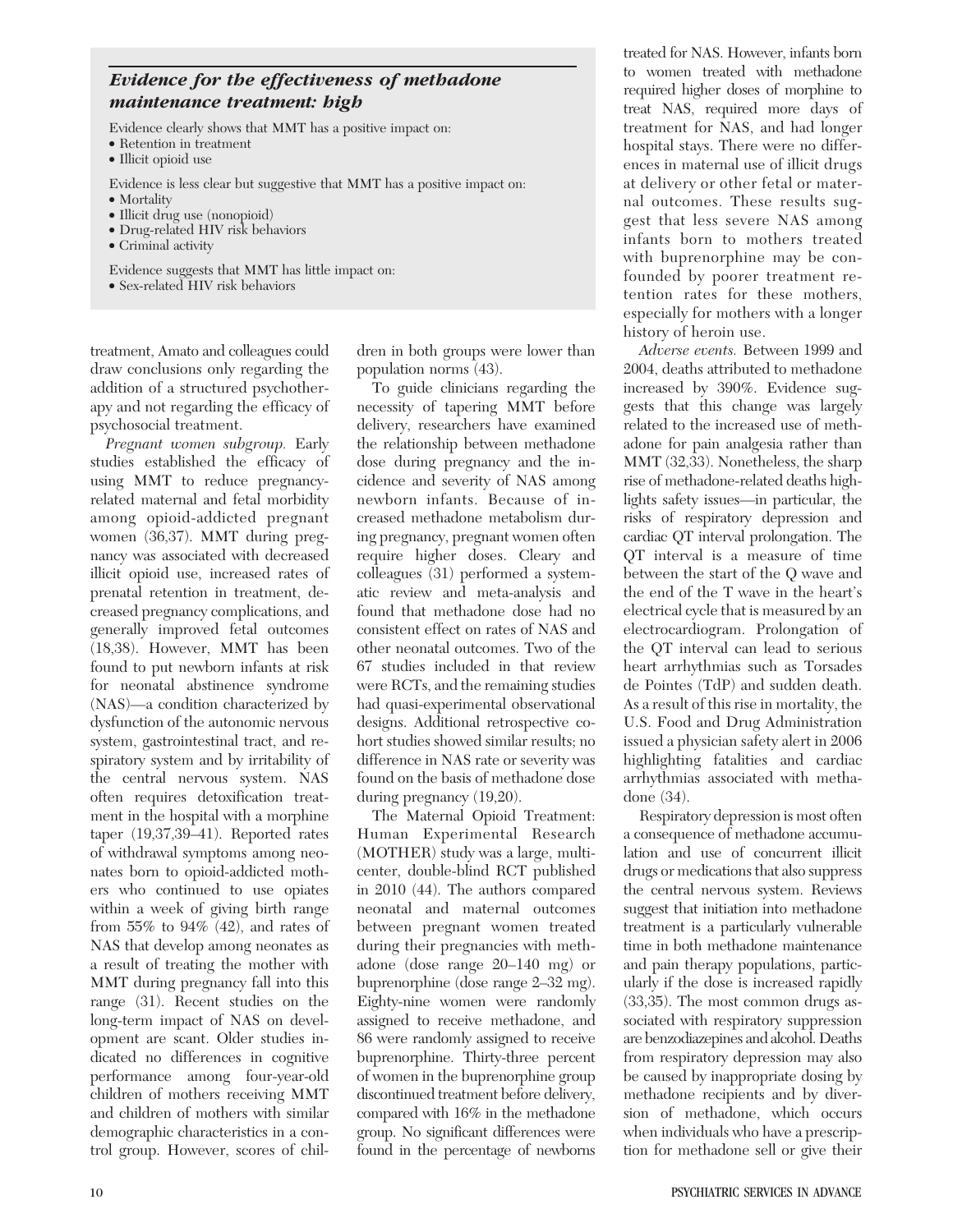methadone to others rather than using it themselves.

In 2007–2009, a panel established by SAMHSA summarized evidence of methadone's impact on the cardiac QT interval and derived guidelines for methadone treatment programs (34). The review established a connection between methadone and prolongation of the QT interval and suggested a dose-dependent effect for methadone. Prolongation of the QT interval greater than 500 ms confers significant risk with respect to arrhythmias such as TdP (34). Use of additional medications that might increase the QT interval increases an individual's risk of cardiac arrhythmias. Despite these findings, cardiac irregularities in the presence of methadone remain an uncommon cause of death (33).

### **Conclusions**

Overall, there is a high level of evidence for the effectiveness of MMT in improving treatment retention and decreasing illicit opioid use (see box on this page). Research findings regarding the impact of MMT on many secondary outcomes, such as mortality, drug-related HIV risk behaviors, and criminal activity, are less conclusive but suggest positive trends. Finally, research has not conclusively shown positive impacts on sex-related HIV risk behaviors, nonopioid illicit drug or alcohol use, or other social consequences. Methadone maintenance doses above 60 mg confer greater efficacy in retention and suppression of illicit opioid use; however, there is limited evidence that doses above 100 mg provide additional benefits. No evidence has emerged to delineate the duration of MMT beyond an indefinite period. Although MMT generally is believed to reduce mortality risk among individuals with opioid dependence, methadone is also associated with significant adverse events, such as respiratory depression and cardiac arrhythmias, in the presence of rapid titrations or other risk factors. There is no clear evidence that structured psychotherapy provided in addition to the psychosocial support normally offered at methadone treatment centers conveys additional benefit.

MMT improves pregnancy-related outcomes by reducing illicit drug use

Potential areas for future research include increased focus on the impact of MMT on secondary outcomes, development of a better understanding of the efficacy and safety tradeoffs of very high methadone doses  $(>100$ mg), confirmation of the results of interim methadone treatment as a potential avenue to improve outcomes of MMT, and use of MMT in specific subpopulations, such as racial and ethnic minority groups and individuals who use prescription drugs compared with those who use intravenous heroin.

Given the poor success rates of abstinence-based treatments for opioid use disorders, MMT is an important treatment option for opioid dependence. Providers, consumers, and family members should be educated about the benefits of MMT in helping individuals manage opioid use disorders and about appropriate ways to avoid the significant adverse events that can occur with methadone. Providers and consumers need to be educated regarding appropriate doses to improve efficacy and appropriate initiation to minimize adverse events.

Because of MMT's relative efficacy, efforts should be made to increase access to MMT for all individuals who struggle with opioid use disorders. Directors of state mental health and substance abuse agencies and community health organizations should look for methods to increase access to MMT, and purchasers of health care services should cover appropriately monitored MMT.

## Acknowledgments and disclosures

Development of the Assessing the Evidence Base Series was supported by contracts HHSS283200700029I/HHSS28342002T, HHSS283200700006I/HHSS28342003T, and HHSS2832007000171/HHSS28300001T from 2010 through 2013 from the Substance Abuse and Mental Health Services Administration (SAMHSA). The authors acknowledge the contributions of Robert Lubran, M.S., M.P.A., Kevin Malone, B.A, and Suzanne Fields, M.S.W., from SAMHSA; John O'Brien, M.A., from the Centers for Medicare & Medicaid Services; John Easterday, Ph.D., Linda Lee, Ph.D., Rosanna Coffey, Ph.D., and Tami Mark, Ph.D., from Truven Health Analytics; and Sandrine Pirard, M.D., Ph.D., from National Institute on Drug Abuse. The views expressed in this article are those of the authors and do not necessarily represent the views of SAMHSA.

The authors report no competing interests.

#### References

- 1. Lloyd J: Drug Policy Information Clearinghouse Fact Sheet: Heroin. Washington, DC, Office of National Drug Control Policy, 2003
- 2. Results From the 2007 National Survey on Drug Use and Health: National Findings. NSDUH Series H-34, pub no SMA 08- 4343. Rockville, Md, Substance Abuse and Mental Health Services Administration, Office of Applied Studies, 2008
- 3. Goldstein A, Herrera J: Heroin addicts and methadone treatment in Albuquerque: a 22-year follow-up. Drug and Alcohol Dependence 40:139–150, 1995
- 4. Hulse GK, English DR, Milne E, et al: The quantification of mortality resulting from the regular use of illicit opiates. Addiction 94:221–229, 1999
- 5. Hser YI, Hoffman V, Grella CE, et al: A 33-year follow-up of narcotics addicts. Archives of General Psychiatry 58:503–508, 2001
- 6. Termorshuizen F, Krol A, Prins M, et al: Long-term outcome of chronic drug use: the Amsterdam Cohort Study among Drug Users. American Journal of Epidemiology 161:271–279, 2005
- 7. Thomas CP, Fullerton CA, Kim M, et al: Medication-assisted treatment with buprenorphine. Psychiatric Services, 2013; doi 10.1176/appi.ps.201300256
- 8. Galanter M, Kleber H (ed): The American Psychiatric Publishing Textbook of Substance Abuse Treatment, 4th ed. Arlington, Va, American Psychiatric Publishing, 2008
- 9. D'Aunno T, Folz-Murphy N, Lin X: Changes in methadone treatment practices: results from a panel study, 1988–1995. American Journal of Drug and Alcohol Abuse 25:681–699, 1999
- 10. D'Aunno T, Pollack HA: Changes in methadone treatment practices: results from a national panel study, 1988–2000. JAMA 288:850–856, 2002
- 11. Dougherty RH, Lyman DR, George P, et al: Assessing the evidence base for behavioral health services: introduction to the series. Psychiatric Services, 2013; doi 10.1176/appi.ps.201300214
- 12. Sees KL, Delucchi KL, Masson C, et al: Methadone maintenance for opioid dependence. JAMA 284:694–695, 2000
- 13. Strain EC, Bigelow GE, Liebson IA, et al: Moderate- vs high-dose methadone in the treatment of opioid dependence: a randomized trial. JAMA 281:1000-1005, 1999
- 14. Schwartz RP, Highfield DA, Jaffe JH, et al: A randomized controlled trial of interim methadone maintenance. Archives of General Psychiatry 63:102–109, 2006